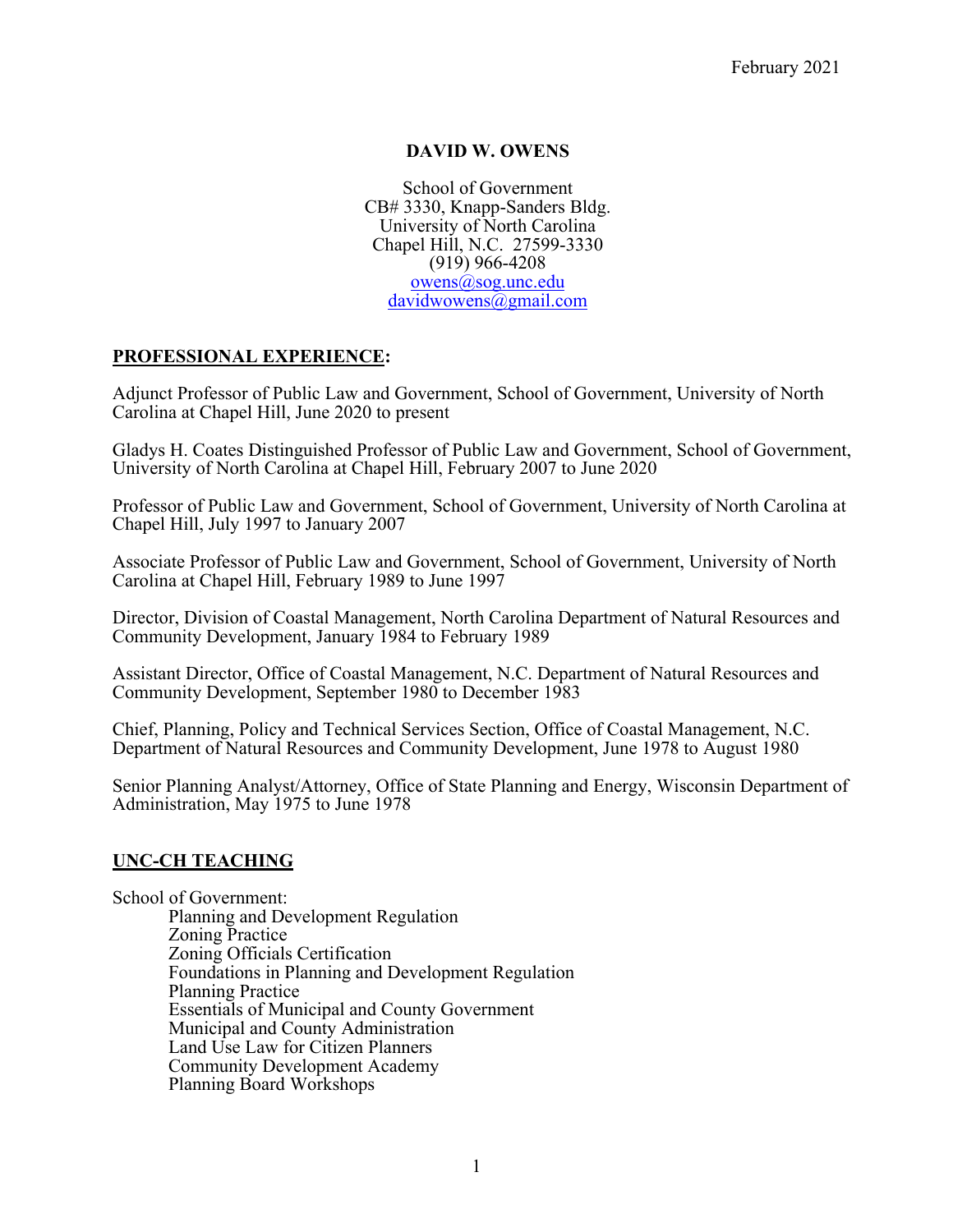Board of Adjustment Workshops

School of Law: Land Use Law (LAW 290) (previously taught)

Masters in Public Administration Law for Public Administration (PUBA 760) (previously taught) Land Use and Environmental Law/Planning (PUBA 780) (previously taught) Administrative Law (PUBA 223) (previously taught)

Department of City and Regional Planning Coastal Management Policy (PLAN 237) (previously taught)

## **EDUCATION:**

Legal -- Juris Doctor, University of North Carolina at Chapel Hill, 1975; Oxford University, Summer, 1974

Graduate -- Master of Regional Planning, University of North Carolina at Chapel Hill, 1974

Undergraduate -- Bachelor of Arts and Laws, University of North Carolina at Chapel Hill, 1972

#### **SELECTED PUBLICATIONS AND PAPERS:**

*Books* Land Use Law in North Carolina (3rd ed., 2020) [956 pp]

Chapter 160D: A New Land Use Law for North Carolina (2019) [255 pp] (co-author)

Quasi-Judicial Handbook: A Guide for Boards Making Development Regulation Decisions (2017)  $\sqrt{168 \text{ pp.}}$  (co-author)

Introduction to Zoning and Development Regulation (4th ed., 2013) [190 pp]

Land Use Law in North Carolina (2nd ed., 2011) [530 pp]

Introduction to Zoning (3rd ed., 2007) [198 pp]

Land Use Law in North Carolina (2006) [404 pp]

Planning Legislation in North Carolina (19th ed., 2002) [468 pp]

Introduction to Zoning (2nd ed., 2001) [184 pp]

North Carolina Legislation 1999 (1999) (editor and co-author) [282 pp]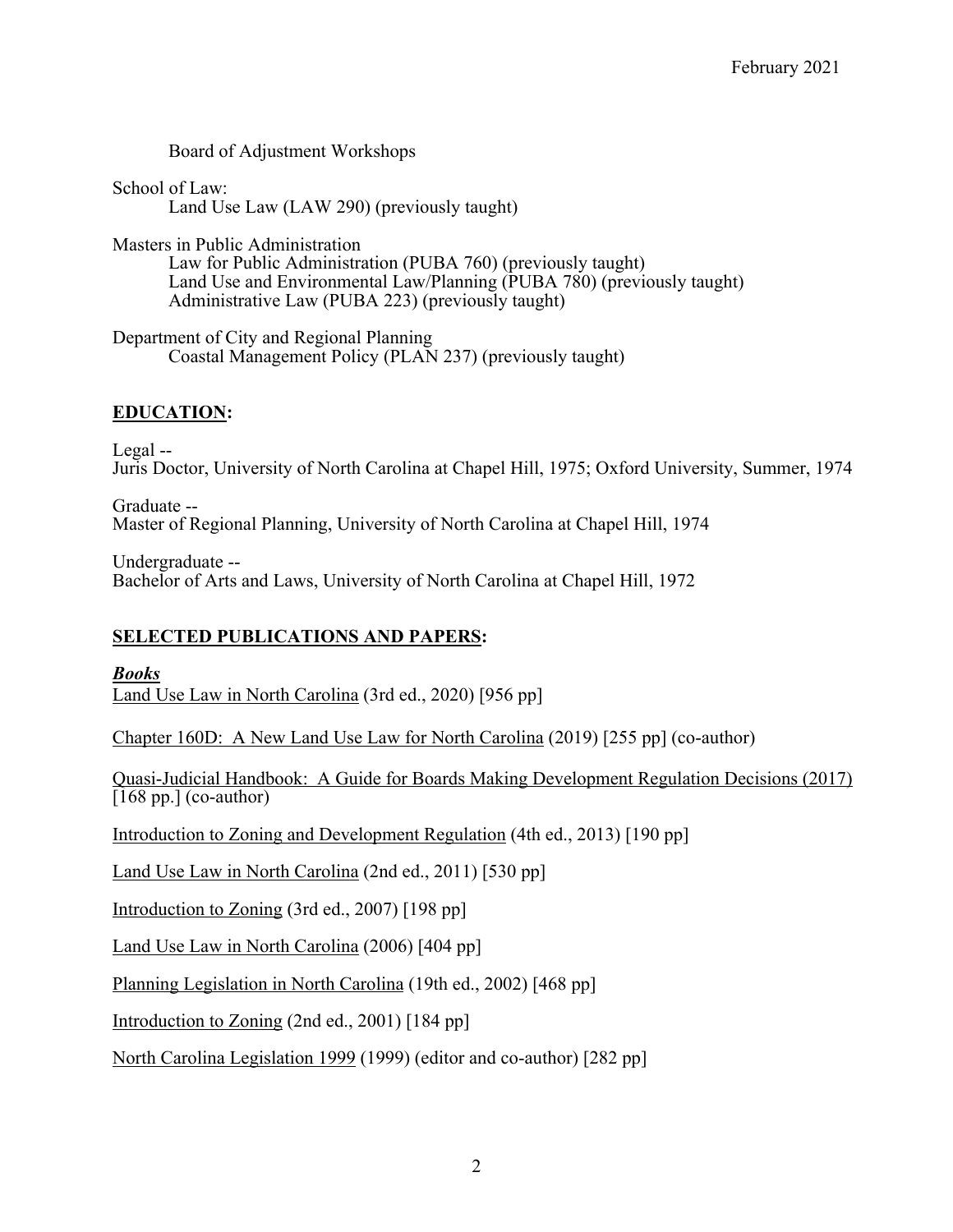Legislative Zoning Decisions: Legal Aspects (2nd ed., 1999) [435 pp]

Planning Legislation in North Carolina (18th ed., 1996) [386 pp]

Introduction to Zoning (1995) [120 pp]

Legislative Zoning Decisions: Legal Aspects (1993) [295 pp]

Planning Legislation in North Carolina (17th ed., 1991) [430 pp]

Conflicts of Interest in Land-Use Management Decisions (1990) [105 pp]

Managing Coastal Erosion (National Academy Press, 1990) (co-author, with William L. Wood, Robert G. Dean, Martin Jannereth, Judith T. Kildow, Stephen P. Leatherman, Bernard Le Mehaute, Rutherford H. Platt, and Robert L. Wiegel) [182 pp]

Urban Growth Management Through Development Timing (1976) (co-author, with David J. Brower, Ronald Rosenberg, Ira Botvinik, and Michael Mandel) [153 pp]

Public Use of Coastal Beaches (1976) (co-author, with David J. Brower) [356 pp]

# *Selected Book Chapters*

"Chapel Hill and the University of North Carolina: A Collaborative Approach to Planning and Development," in Cynthia A. Baker and Patricia E. Salkin, eds., Town and Gown: Legal Strategies for Effective Collaboration (ABA Press, 2013) [21 pp.]

"Community Planning, Land Development, and Related Topics," in North Carolina Legislation (annually  $1989-2007$ ) [typically 15-30 pp]

"An Overview of Planning in North Carolina" and "Zoning," in The North Carolina Citizen Planner Training Program (1998)

"Land Use, Building Construction, and Environmental Regulation" in State and Local Government Relations in North Carolina (2nd ed. 1995) (co-author, with Milton S. Heath, Jr.) [17 pp]

"The Coastal Management Program in North Carolina: Establishing a Process for Managing Development in Hazard Areas and Preparing Coastal Land Use Plans," in Case Studies of Coastal Management: Experiences from the United States (1991) [12 pp]

"Introduction to State Coastal Zone Management Programs," in Evaluation of the National Coastal Zone Management Program (1991) [10 pp]

"Coastal Law," in B. Ragotskie, ed., Man and the Marine Environment (1983) [18 pp]

"The Law of Ownership and Use of Coastal Beaches," in D. Brower, ed., Access to the Nation's Beaches: Legal and Planning Perspectives (1978) [28 pp]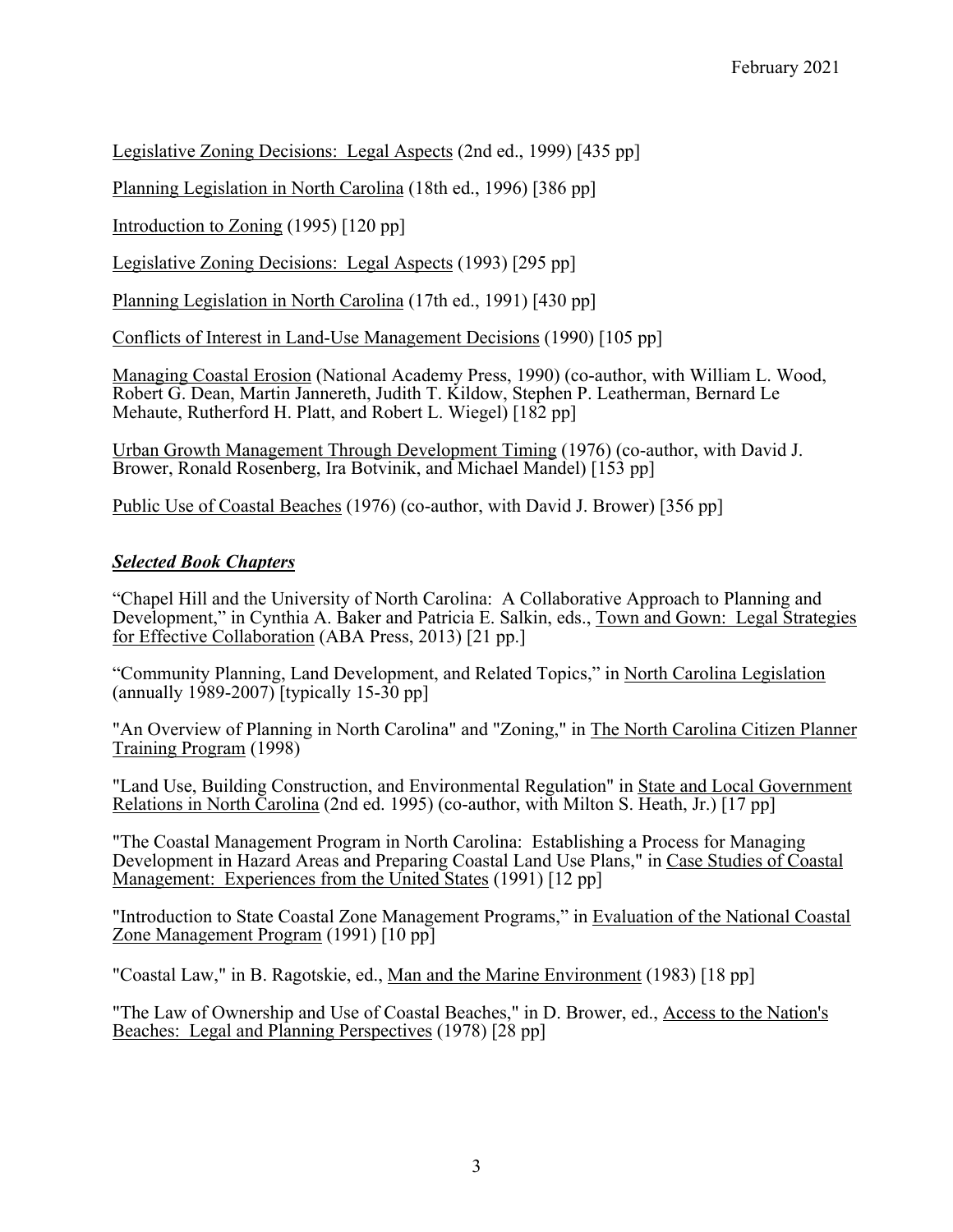# *Selected Monographs*

2018 Survey Report: Adoption and Administration of Local Development Regulations, Conditional Zoning, and Subdivision Administration (Chapel Hill: School of Government Planning and Zoning Law Bulletin No. 30, 2020) [49 pp.]

Planning Consistency Statements (Chapel Hill: School of Government Planning and Zoning Law Bulletin No. 27, 2018) [29 pp.]

Annual Legislative Summaries (Chapel Hill: School of Government Planning and Zoning Law Bulletins, 1989-2019) (co-author, with Richard Ducker and Adam Lovelady) (various pp. 1

2012 Zoning Survey:Report: Zoning Adoption, Administration, and Provisions for Design Standards and Alternative Energy Facilities (Chapel Hill: School of Government Planning and Zoning Law Bulletin No. 21,  $20\overline{1}2$  [27 pp]

Development Moratoria: The Law and Practice in North Carolina (Chapel Hill: School of Government Special Series No. 26, 2009) [17 pp]

The Use of Development Agreements to Manage Large-Scale Development: The Law and Practice in North Carolina (Chapel Hill: School of Government Special Series No. 25, 2009) [28 pp]

Zoning Amendments in North Carolina (Chapel Hill: School of Government Special Series No. 24, 2008) [24 pp]

An Overview of Zoning Districts, Design Standards, and Traditional Neighborhood Design in North Carolina Zoning Ordinances (Chapel Hill: School of Government Special Series No. 23, 2007) (coauthor with Andrew Stevenson) [12 pp]

Special Use Permits in North Carolina Zoning (Chapel Hill: School of Government Special Series No. 22, 2007) [28 pp]

An Inventory of Local Government Land Use Ordinances in North Carolina (Chapel Hill: School of Government Special Series No. 21, 2006) (co-author, with Nathan Branscome) [31 pp]

The North Carolina Experience with Municipal Extraterritorial Planning Jurisdiction (Chapel Hill: School of Government Special Series No. 20, 2006) [17 pp]

A Survey of Experience with Zoning Variances (Chapel Hill: School of Government Special Series No. 18, Feb. 2004) (co-author, with Adam Brueggemann) [35 pp]

Recent North Carolina Litigation Concerning Land Use and Development, (Chapel Hill: Institute of Government, Planning and Zoning Law Bulletin No. 12, June 2000) (co-author, with Richard D. Ducker) [12 pp]

Recent Developments Regarding Local Regulation of Sexually Oriented Businesses (Chapel Hill: Institute of Government, Planning and Zoning Bulletin No. 10, August 1998) [13 pp]

Land Use Regulation of Religious Land Uses (Chapel Hill: Institute of Government, Planning and Zoning Bulletin No. 8, October 1997) [14 pp]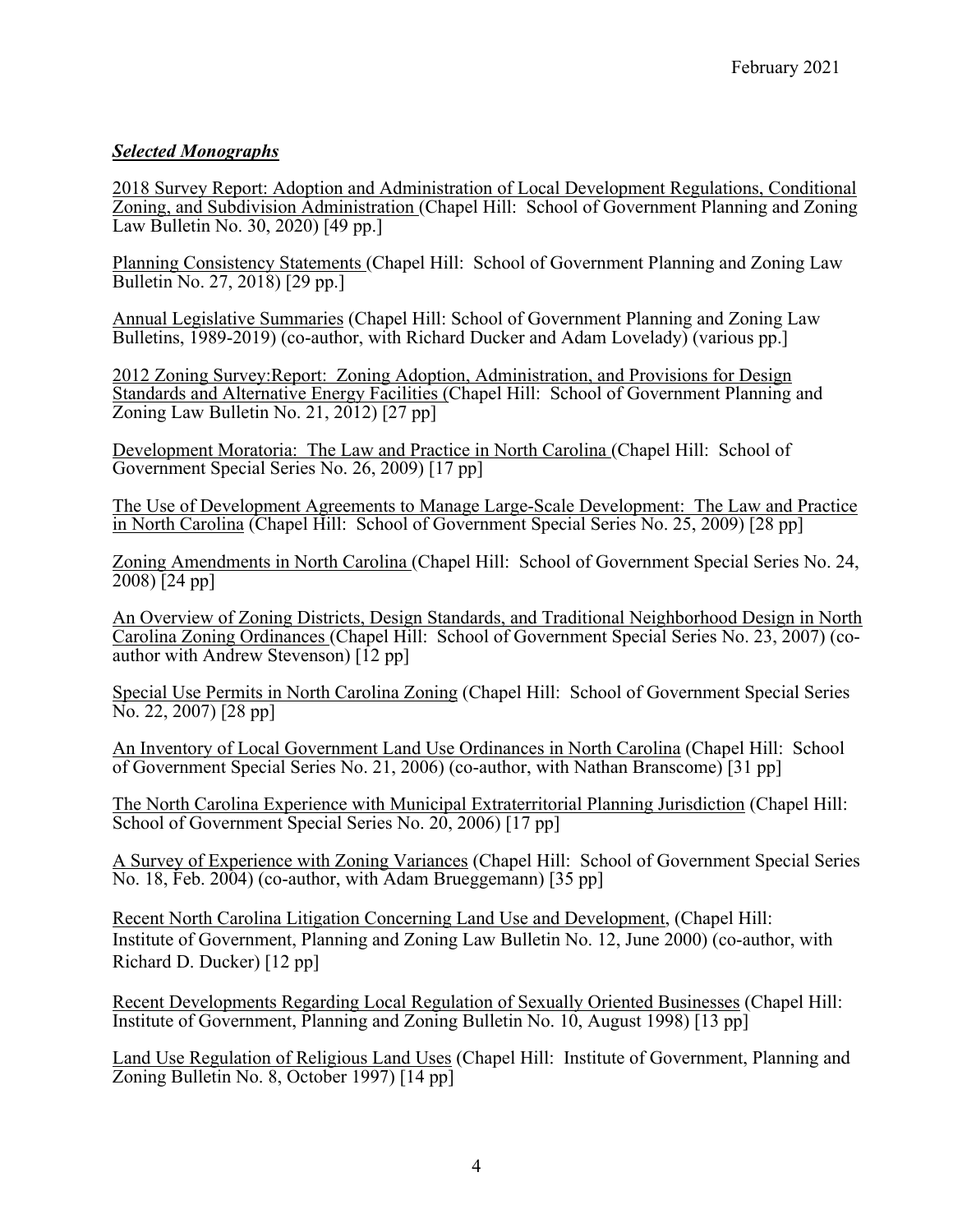Regulating Sexually Oriented Businesses (Chapel Hill: Institute of Government, Special Series No. 15, January 1997) [30 pp]

The Potential for Merger of Planning and Development Services in the City of Greensboro and Unincorporated Areas of Guilford County (Chapel Hill: Institute of Government, November 1994) (co-author, with Richard D. Ducker, Kurt J. Jenne, and Warren J. Wicker) [50 pp]

Charting a Course for Our Coast: Report of the Coastal Futures Committee (Raleigh, September 1994) (co-author) [106 pp]

A Compilation and Analysis of the Decisions of the North Carolina Coastal Resources Commission, 1974-1993, (Chapel Hill: Institute of Government, 1994) [62 pp]

Supreme Court Establishes Rule on Total Taking: Perspectives on the *Lucas* Case (Chapel Hill: Institute of Government, Planning and Zoning Bulletin No. 3, September 1992) (co-author, with Richard D. Ducker and Milton Heath, Jr.) [18 pp]

Florida's Coastal Management Program: An Independent Assessment (Boston: University of Massachusetts-Boston, 1991) (co-author, with Richard F. Delaney and James F. Ross) [32 pp]

Protecting Solar Access (April 1978) (co-author) [31 pp]

Nonregulatory Techniques for Urban Growth Management in Wisconsin (April 1978) (co-author, with Steve Schaeffer, Gail Kalson, and Victor Pol) [203 pp]

Wisconsin State Land Use Policies and Programs (April 1978) (co-author) [117 pp]

Land Use and Coastal Management in Wisconsin Coastal Municipalities (January 1978) (co-author, with Michelle Rothenberg) [41 pp]

An Inventory of Land Use Related Activities of Wisconsin State Agencies (October 1977) (co author, with Steve Schaeffer, Yvette Hall, and Victor Pol) [115 pp]

Public Rights in Shoreline Recreation Areas (Council of Planning Librarians Exchange Bibliography No. 894, October 1975) [50 pp]

#### *Selected Refereed Articles*

"The Zoning Variance: Reappraisal and Recommendations for Reform of a Much-Maligned Tool," 29 Colum. J. Envtl. L. 279 (2004) [44 pp]

"Local Government Authority to Implement Smart Growth Programs: Dillon's Rule, Legislative Reform, and the Current State of Affairs in North Carolina," 35 Wake Forest L. Rev. 671 (2000) [35 pp]

"Coastal Management Law in North Carolina: 1974 -1994," 72 N. C. L. Rev. 1413 (1994) (coauthor, with Milton S. Heath, Jr.) [39 pp]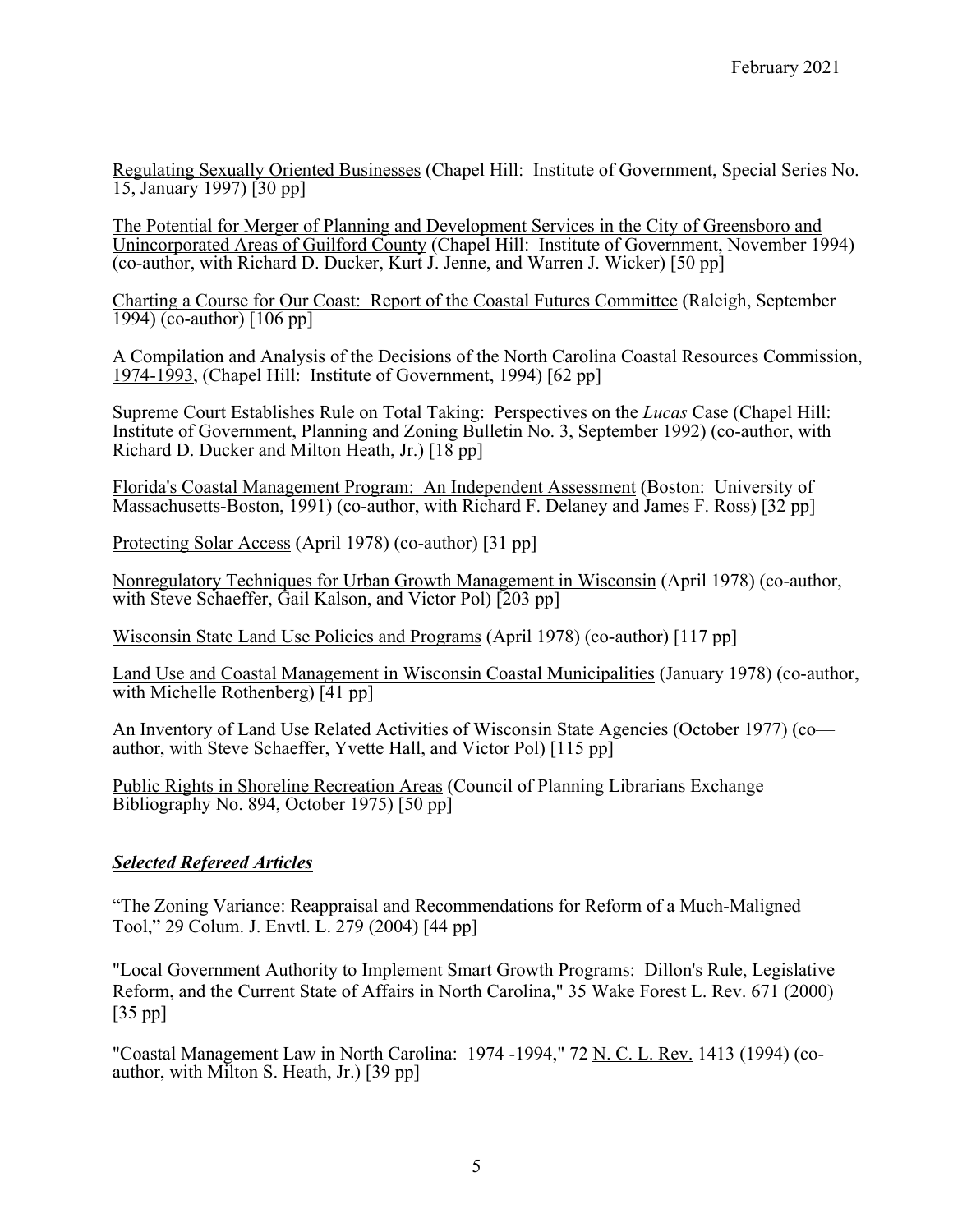"National Goals, State Flexibility, and Accountability in Coastal Management," 20 Coastal Management 143 (1992) [23 pp]

"Coastal Management in North Carolina: Building a Regional Consensus," 51 J. Am. Planning Assoc. 322 (1985) [8 pp]

"Land Acquisition and Coastal Resources Management: A Pragmatic Perspective," 24 Wm. & Mary L. Rev. 625 (1983) [43 pp]

"Public Participation in Local Land Use Planning: Concepts, Mechanisms, State Guidelines, and the Coastal Area Management Act," 53 <u>N.C. L. Rev.</u> 975 (1975) [30 pp]

## *Selected Other Articles*

"A Smart Growth Toolbox for Local Governments," 66 Popular Government 29 (Fall 2000) (coauthor) [13pp]

Editor and Director, Legislative Reporting Service, Institute of Government, UNC-CH, 1999-2000 (edit Daily Bulletin, North Carolina Legislation, and administrative duties)

"Zoning Hearings: Knowing Which Rules to Apply," 58 Popular Government 26 (Spring 1993) [10] pp]

"Growth Management: Alternatives, Innovations, and Land Use Planning," in North Carolina Ocean Outfall Forum (April 1993) [4 pp]

"Protecting Land Through Regulation," in Strands in the Web of Life: First National Greenways Conference (September 1992) [14 pp]

"Amortization: An Old Land-Use Controversy Heats Up," 57 Popular Government 20 (Fall 1991) [10 pp]

"Land Use and Development Moratoria," 56 Popular Government 31 (Fall 1990) [6 pp]

"Bias and Conflict of Interest in Land-use Management Decisions," 55 Popular Government 29 (Winter 1990) [8 pp]

"Where Erosion and Development Meet," 15 EPA Journal 44 (September/October 1989)

"Estuary Report: Albemarle-Pamlico Sounds," 13 EPA Journal 26 (July/August 1987) [2 pp]

"Erosion Rates and Hazard Mapping in Coastal Resource Management," in Managing High Risk Flood Areas (June 1984) [12 pp]

"Managing Development in Coastal Hazard Areas: State-Federal Relations," in Preventing Coastal Flood Disasters (May 1983) [10 pp]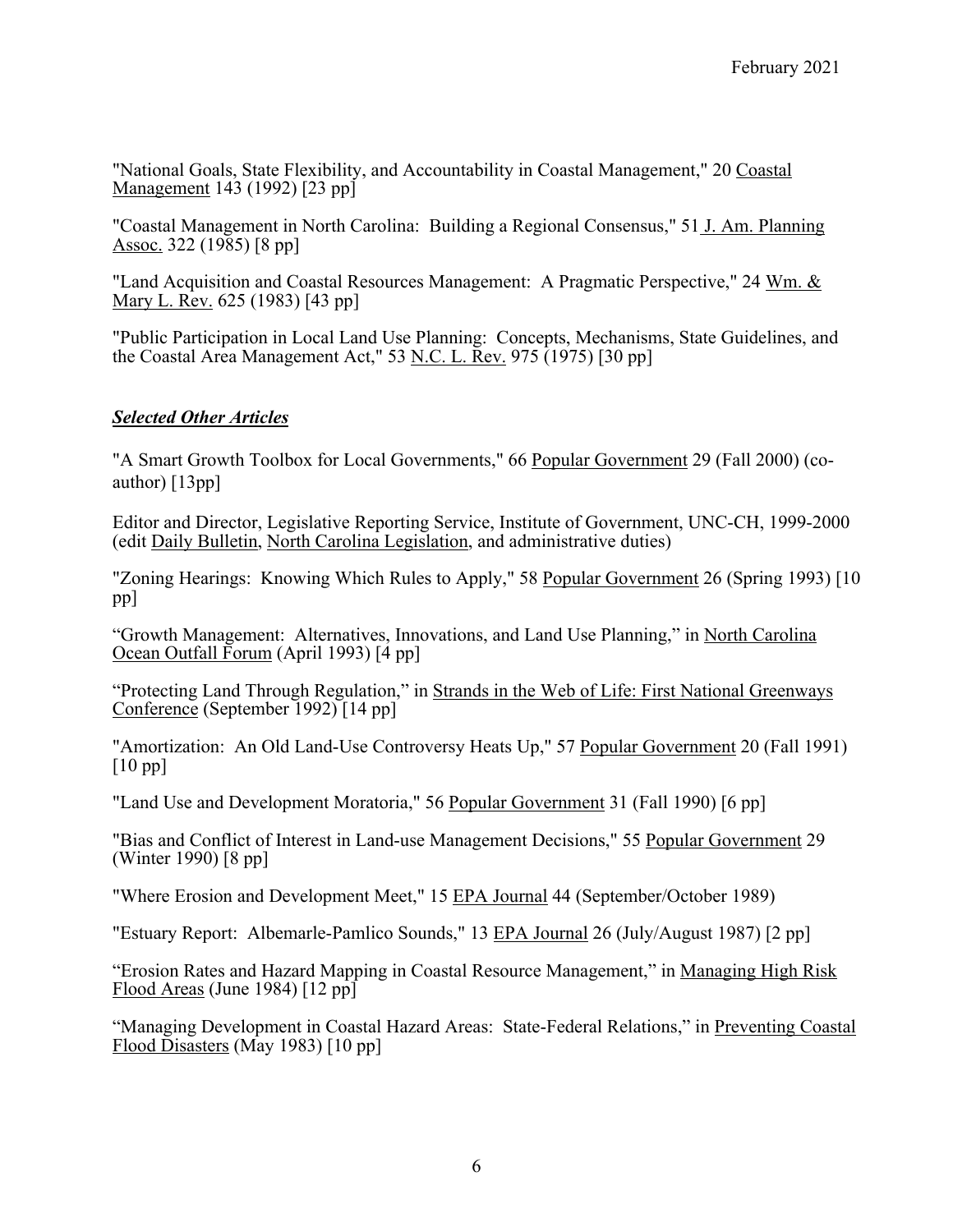"The Management of Oceanfront Development in North Carolina," in Achievements of the '70s and Prospects for the '90s," (October 1981) [10 pp]

"The Future of the Currituck Outer Banks," 6 Carolina Planning 44 (1980)

"Legal Issues of Beach Access and Use," in Coping with the Coast (September 1978) [9 pp]

"Municipal Incorporation and Its Impact of the Local Regulation of Development in North Carolina," in Carrying Capacity: A Basis for Coastal Planning? (June 1974) [7 pp]

# *E-Learning/On-line Modules*

"160D: Context and Background" (SOG, Fall 2019)

"160D: Jurisdiction and Boards" (SOG, Fall 2019)

"160D: Legislative Land Use Decisions" (SOG, Fall 2019)

"160D: Quasi-Judicial Land Use Decisions" (SOG, Fall 2019)

"Conflicts of Interest" (SOG, June 2017)

"First Amendment and Regulation of Adult Uses" (January 2016)

"Land Use Regulation of Group Homes" (December 2015)

"Special Use Permits" (June 2015)

"Process for Ordinance Adoption and Amendment" (May 2015)

"Making a Quasi-Judicial Decision" (SOG, June 2014)

"Conducting an Evidentiary Hearing" (SOG, June 2014)

# *Selected Continuing Legal Education Publications*

"Standing Issues in Zoning Cases," (Raleigh, Joint Supreme Court and Court of Appeals Judicial Education Program, April 2019)

"Legislation and Litigation Update," (Cary: N.C. Bar Foundation, April 2019)

"Legislation and Litigation Update," (Cary: N.C. Bar Foundation, April 2018)

"Judicial Review of Land Use Cases," Superior Court Judges Fall Conference (Chapel Hill: SOG, October 2017)

"Case Law and Legislative Update," (Cary: N.C. Bar Foundation, April 2017)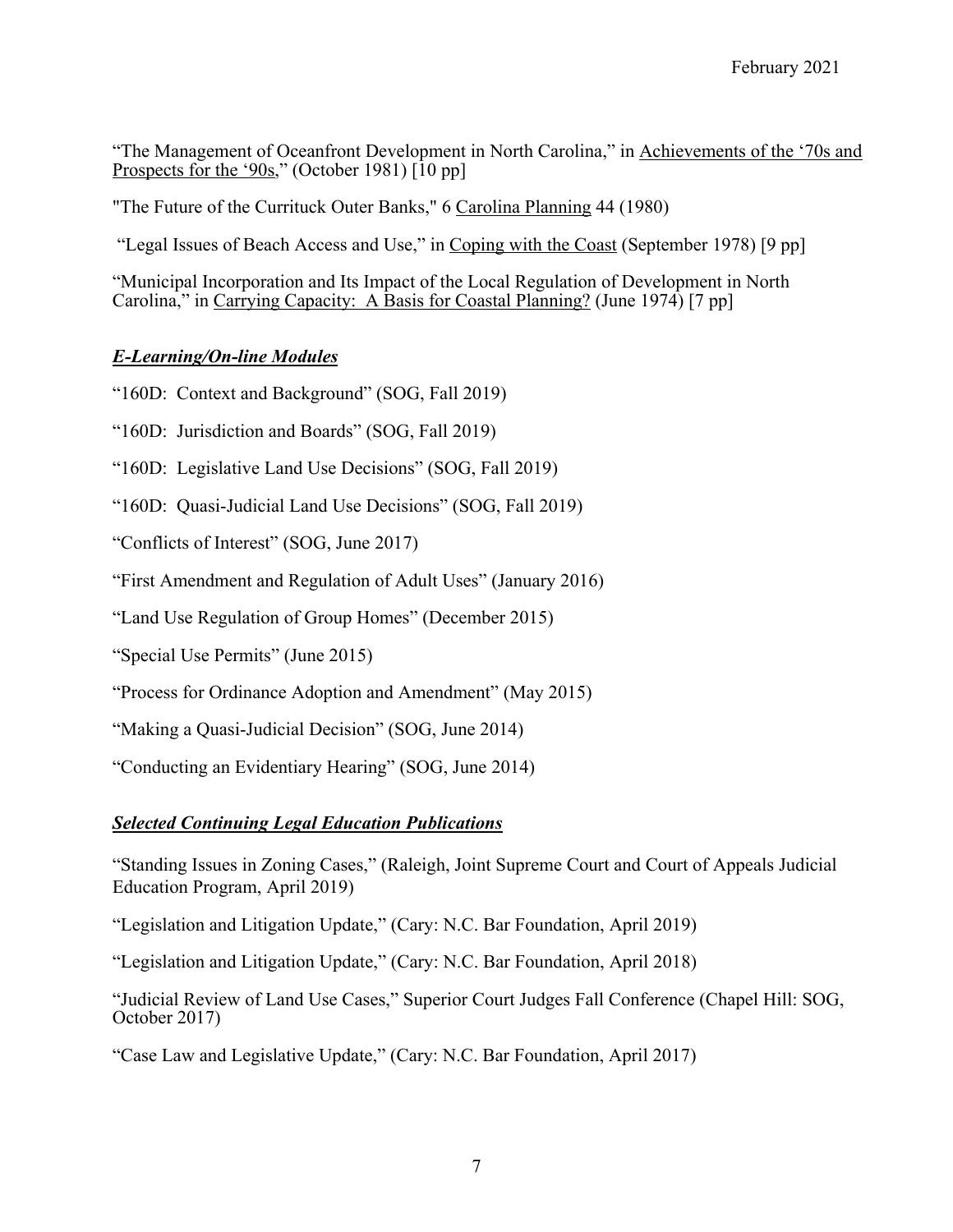"Legislative Update," (Cary: N.C. Bar Foundation, March 2016)

"Land Use Law," in Appellate Training: New and Emerging Issues (Raleigh: N.C. Judicial Center, January 2015)

"The Current Scope of Local Government Land-use Regulation Powers," (Cary: N.C. Bar Foundation, March 2014)

"Retooling Annexation, Land use and Zoning," in 2013 Legislative Reform Roundup (Cary: N.C. Bar Foundation, November 2013)

"What is a Quasi-Judicial Proceeding," and "Case Law Update," in Quasi-Judicial Proceedings: Understanding, Handling, and Litigating Cases (Cary: N.C. Bar Foundation, April 2013)

"Annexation and Extraterritorial Jurisdiction," in Regulating the Regulators – New Legislative Restrictions on State and Local Governments (Cary: N.C. Bar Foundation, October 2011)

"Zoning Law," N.C. Court of Appeals, N.C. Judicial Center, Dec. 8, 2010 [20 pp.]

"Aesthetics in Development Regulation," N.C. Association of Municipal Attorneys, August 6, 2010 [20 pp.]

"2007-2008 Case Law Update," in Stakes in the Ground: 2008 Hot Topics, Zoning, Planning and Land Use Section Annual Meeting, (Cary: N.C. Bar Foundation, April 2008) [18 pp]

"Administrative Appeals: Zoning Cases," in Superior Court Judges' Summer Conference (Asheville, June  $2007$ ) [19 pp]

"First Amendment Hot Topics: Religious Land Uses and RLUIPA," in A Matter of Perspective: Hot Topics for Land Use and Government/Public Sector Attorneys (Cary: N.C. Bar Foundation, May 2007) [16 pp]

"Imposing Individualized Conditions on Development Approvals: The Law and Practice in North Carolina,<sup>35</sup> 2007 Festival of Legal Learning (Chapel Hill: UNC School of Law, February 2007) [15] pp]

"Land Use, Zoning," in North Carolina Farms: Protecting a Natural Resource (Cary: N.C. Bar Foundation, September 2006) [9 pp]

"Legislative and Case Law Update in This Land is My Land, This Land is Not Your Land – Now What Do We Do About It?," (Cary: N.C. Bar Foundation, March 2006) [19 pp]

"Case Law Update," in Mud, Sludge, and Traffic Counts: Taking Zoning and Land Use Advocacy to the Next Level (Cary: N.C. Bar Foundation, April 2005) [43 pp]

"Land Development in North Carolina: Making Your Way Through the Maze," (Cary: N.C. Bar Foundation, May 2004) [23 pp]

"Zoning for High Density, Mixed Uses, and Open Space," in Smart Growth and Development: Integrating Land Use and Environmental Planning (Cary: N.C. Bar Foundation, February 2003)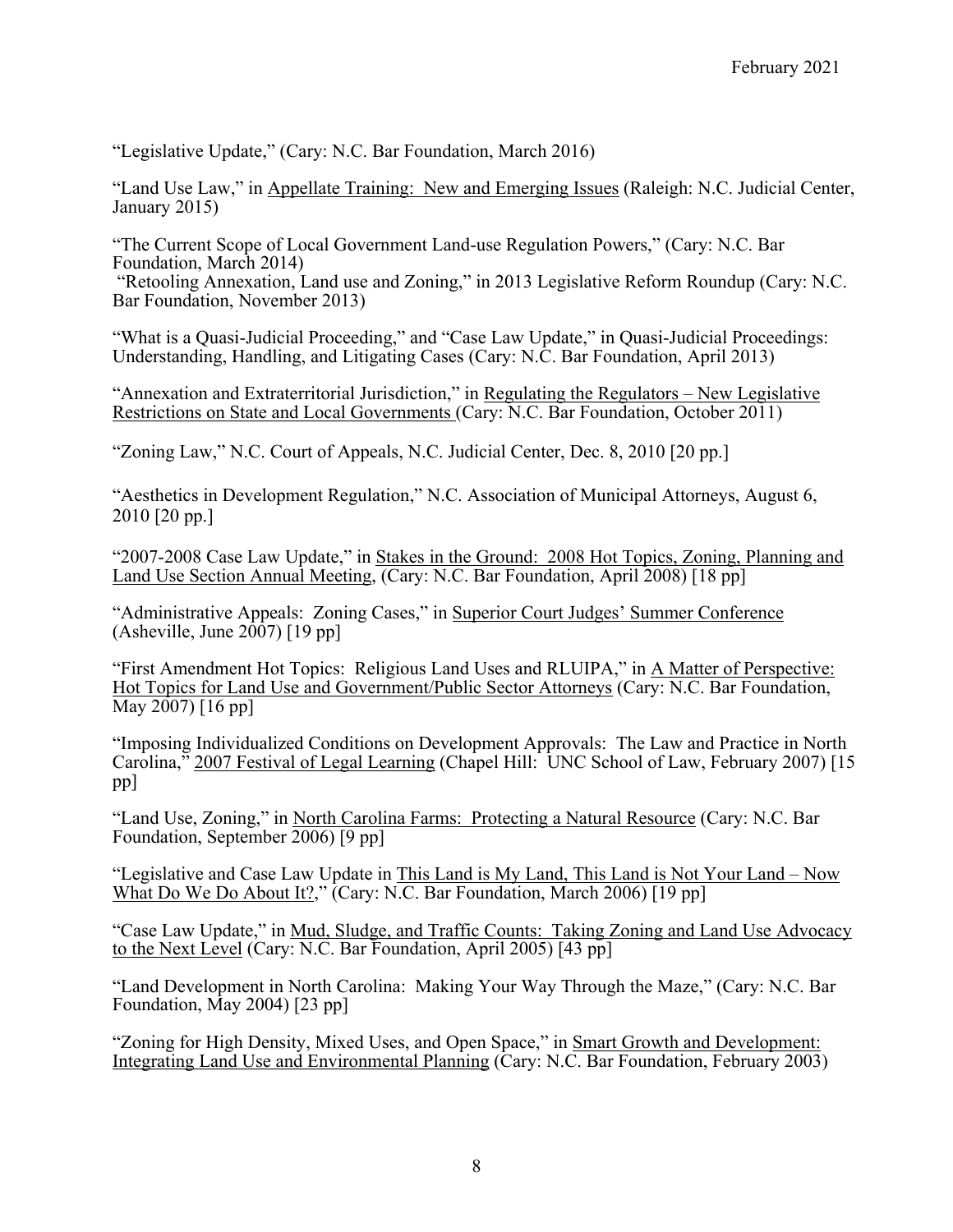"Overview of Quasi-Judicial Proceedings," in Quasi-Judicial Proceedings (Cary: N.C. Bar Foundation, November 2001) [38 pp]

"Do North Carolina Local Governments Have the Legislative Tools to Manage Growth?," in Land Use Regulation and Planning (Cary: N.C. Bar Foundation, October 2000) [20 pp]

"Statutory Update," in Land Use Regulation and Planning (Cary: N.C. Bar Foundation, October 1997) [20 pp]

## **MISCELLANEOUS OTHER:**

*School Committees* Faculty Recruitment Committee, 1991-2015 MPA Policy Committee, 1995-2014 Dean's Advisory Committee, 2012-17 Various Faculty Advisory Committees Trey Allen, 2013-2019 (chair) Adam Lovelady, 2012-2018 (chair) Tyler Mulligan, 2007-2013 (chair post-2010, promotion review 2018) Diane Juffras, 2001-2007, promotion review 2012 (chair) Kara Millonzi, 2006-2012 (chair) Jonathan Morgan, 2003-2010, promotion review 2019 Richard Whisnant, 2007 promotion review (chair), 2017 post-tenure review (chair) Susan Flinspach, 1998-2001 (chair) Various Ad Hoc Committees Various MPA Capstone Committees Various PhD Advisory Committees

*University Committees*

Chancellor's Buildings and Grounds Committee, 1995-2020, chair 2004-2020 Campus Art Advisory Committee, 2001-2020 Facilities Planning Committee, 2004-2020 Carolina North Steering Committee, 2004-09 Carolina North Fiscal Impacts Study Oversight Committee, 2006-09 Faculty Nominating Committee, 2004-2020 Various Administrative Review Committees

#### *Professional Organizations*

State Bar of North Carolina (also admitted to the bar, Wisconsin, 1975) North Carolina Bar Association Zoning, Planning, and Land Use Section; Section Council Member American Bar Association North Carolina Chapter, American Planning Association Chapter Development, Professional Development, and Executive Committees North Carolina Association of Zoning Officials Executive Committee, Certification Committee

#### *Nonprofit Organizations*

Vice President, Board of Directors, Interchurch Council Housing Corporation, (Housing for low and moderate income residents in the Chapel Hill community) 1996 - present